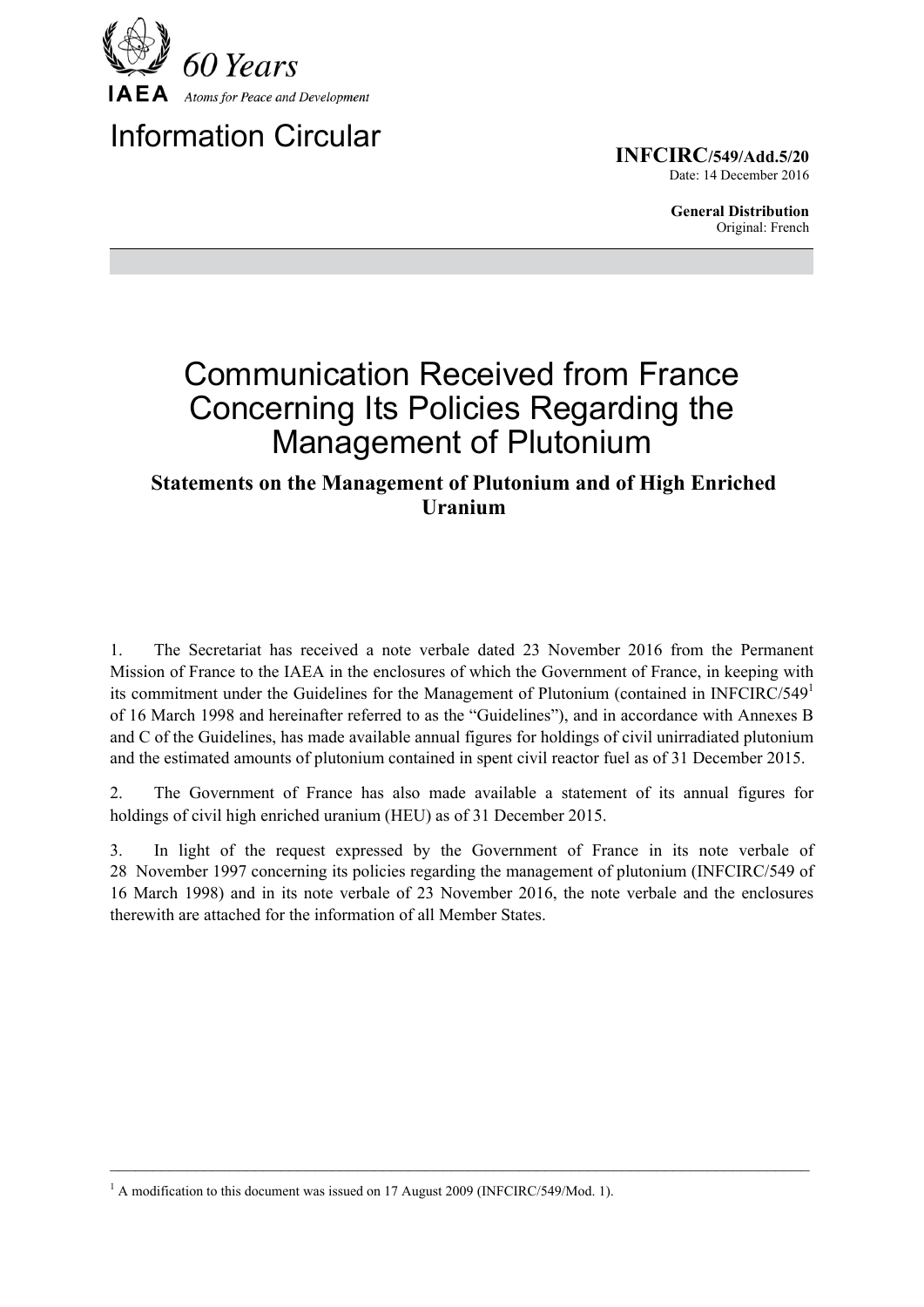## **Liberty — Equality — Fraternity FRENCH REPUBLIC**

### *Permanent Mission of France to the United Nations Office and the international organizations in Vienna*

Vienna, 23 November 2016

2016-843842

The Permanent Mission of France to the United Nations Office and the international organizations in Vienna presents its compliments to the Director General of the International Atomic Energy Agency and, in accordance with Annexes B and C of the Guidelines for the Management of Plutonium (INFCIRC/549), has the honour to send him the figures for holdings of civil plutonium and civil high enriched uranium in France as of 31 December 2015.

The Permanent Mission of France to the United Nations Office and the international organizations in Vienna avails itself of this opportunity to assure the Director General of the International Atomic Energy Agency of its highest consideration.

(signed)

[stamp]

Enc.: 3 pages

Director General International Atomic Energy Agency

Vienna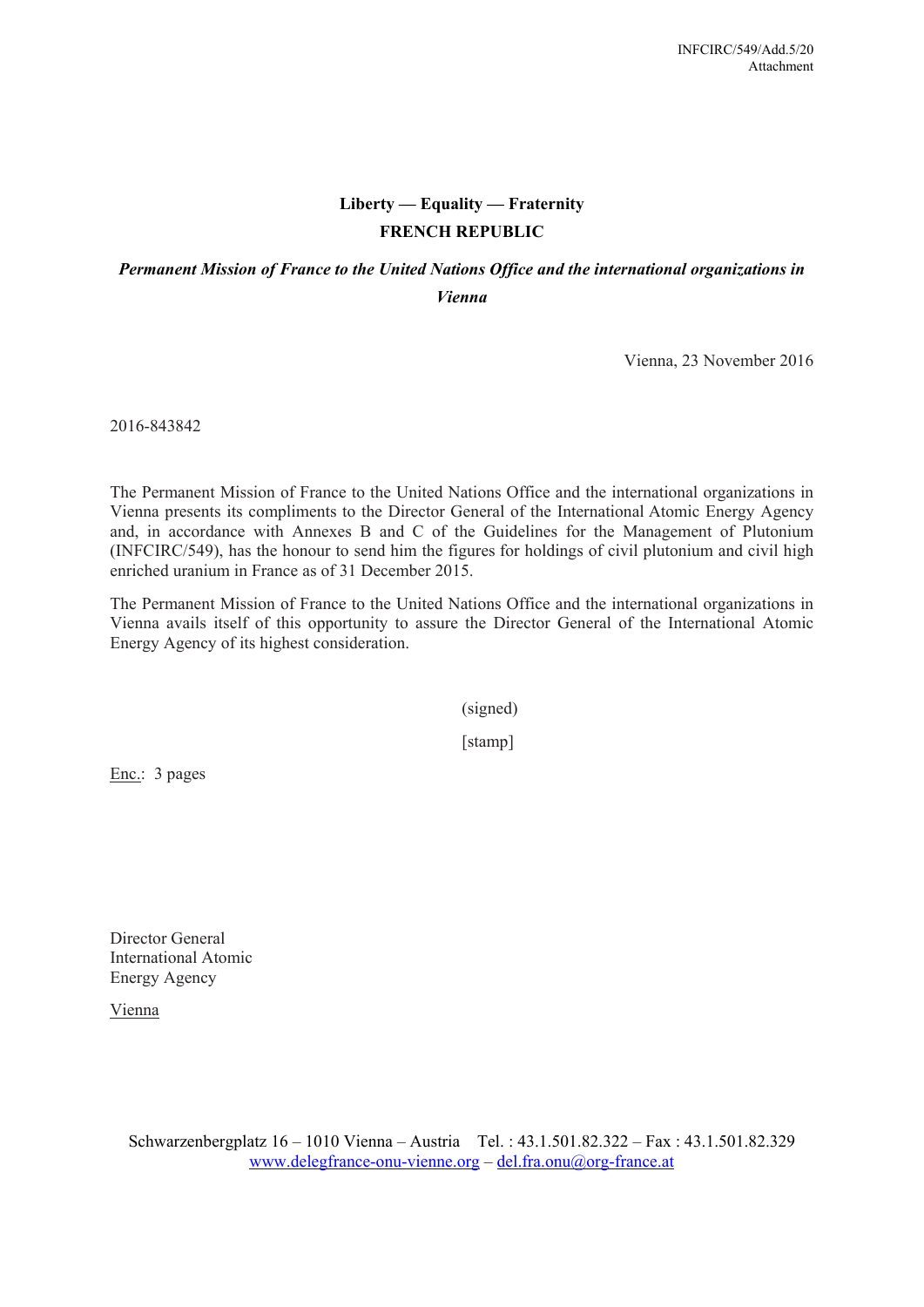## *ANNEX B*

#### *ANNUAL FIGURES FOR HOLDINGS OF CIVIL UNIRRADIATED PLUTONIUM*

|                                                                                                                                                                                                                | As of 31 December 2015<br>(2014 figures in brackets)<br>Rounded to 100 kg plutonium with<br>quantities less than 50 kg reported as<br>such |        |
|----------------------------------------------------------------------------------------------------------------------------------------------------------------------------------------------------------------|--------------------------------------------------------------------------------------------------------------------------------------------|--------|
|                                                                                                                                                                                                                |                                                                                                                                            |        |
|                                                                                                                                                                                                                | <b>National total in tonnes</b>                                                                                                            |        |
| Unirradiated separated plutonium in product stores at<br>1.<br>reprocessing plants.                                                                                                                            | 43.6                                                                                                                                       | (42.6) |
| Unirradiated separated plutonium in the course of<br>2.<br>fabrication and plutonium contained in unirradiated semi-<br>fabricated or unfinished products at fuel or other fabricating<br>plants or elsewhere. | 8.9                                                                                                                                        | (9.5)  |
| Plutonium contained in unirradiated MOX fuel or other<br>3<br>fabricated products at reactor sites or elsewhere.                                                                                               | 26.7                                                                                                                                       | (26.0) |
| Unirradiated separated plutonium held at facilities other<br>4.<br>than those stated in lines 1 and 2.*                                                                                                        | 0.5                                                                                                                                        | (0.7)  |
| Total (lines $1+2+3+4$ )                                                                                                                                                                                       | 79.7                                                                                                                                       | (78.8) |

\* Line 4: covers estimated amounts of plutonium in process at reprocessing plants and estimated amounts of separated plutonium held at research facilities (CEA or universities).

| $(i)$ Plutonium included in lines 1–4 above and belonging to<br>foreign bodies                                                    | 16.3         | (16.9)    |
|-----------------------------------------------------------------------------------------------------------------------------------|--------------|-----------|
| (ii) Plutonium in any of the forms in lines $1-4$ above held in<br>locations in other countries and therefore not included above  | $<$ 50 kg    | (< 50 kg) |
| $(iii)$ Plutonium included in lines $1-4$ above which is in<br>international shipment prior to its arrival in the recipient State | $\mathbf{0}$ | (0)       |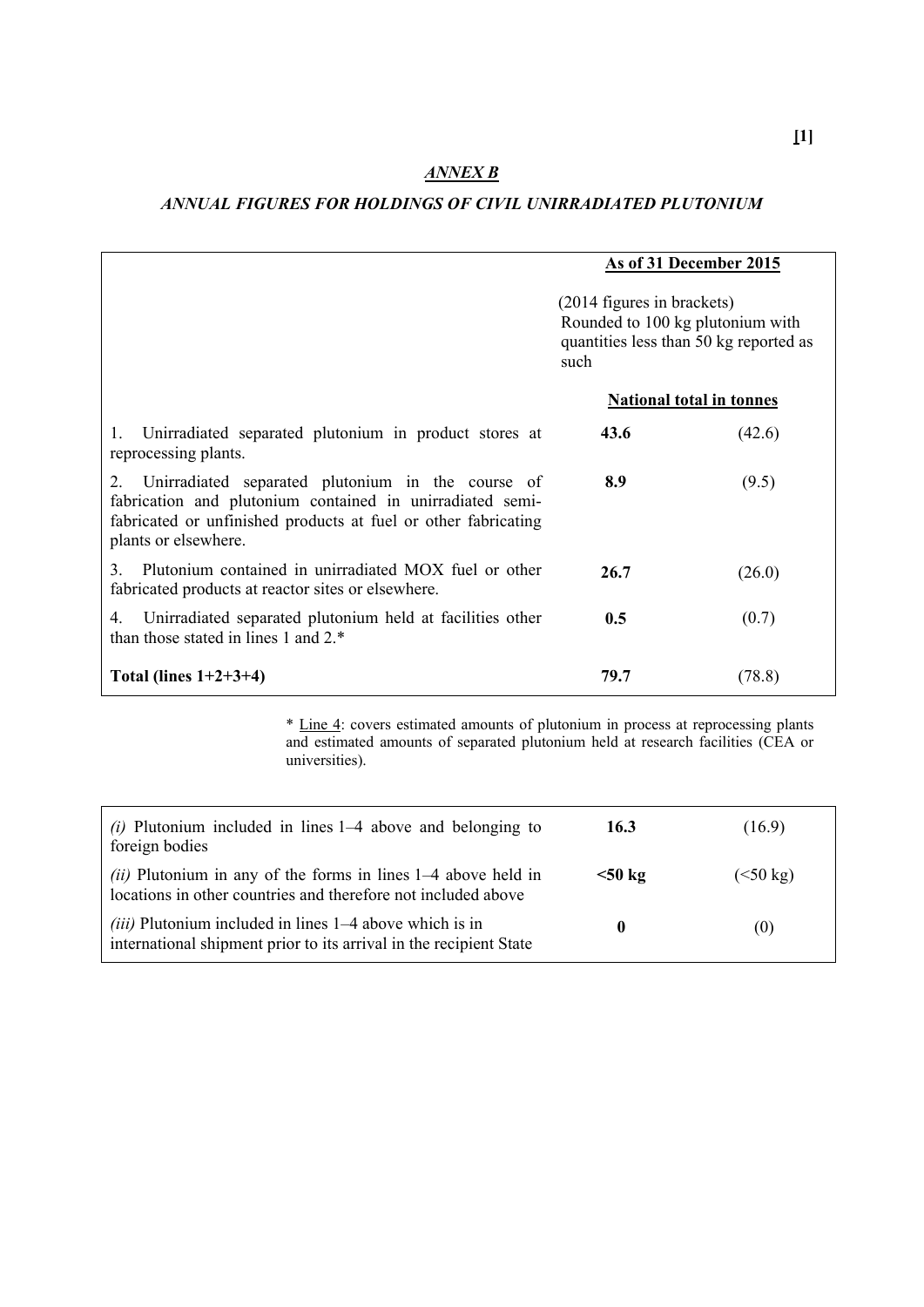#### *ANNEX C:*

|                                                                                                            | As of 31 December 2015<br>(2014 figures in brackets)<br>Rounded to 100 kg plutonium with<br>quantities less than 500 kg reported as<br>such<br><b>National total in tonnes</b> |         |
|------------------------------------------------------------------------------------------------------------|--------------------------------------------------------------------------------------------------------------------------------------------------------------------------------|---------|
|                                                                                                            |                                                                                                                                                                                |         |
|                                                                                                            |                                                                                                                                                                                |         |
| 1. Plutonium contained in spent fuel at civil reactor sites.                                               | 122.8                                                                                                                                                                          | (120.0) |
| 2. Plutonium contained in spent fuel at reprocessing plants.                                               | 152.4                                                                                                                                                                          | (149.1) |
| 3. Plutonium contained in spent fuel held at facilities other than<br>those stated in lines 1 and 2 above. | 6.4                                                                                                                                                                            | (6.4)   |
| Total (lines $1+2+3$ )                                                                                     | 281.7                                                                                                                                                                          | (275.6) |

#### *ESTIMATED AMOUNTS OF PLUTONIUM CONTAINED IN SPENT CIVIL REACTOR FUEL*

#### *Definitions*:

- Line 1: covers estimated amounts of plutonium contained in fuel discharged from civil reactors;
- Line 2: covers estimated amounts of plutonium contained in fuel received at reprocessing plants but not yet reprocessed;
- Line 3: covers estimated amounts of plutonium located at research centres as well as discards.